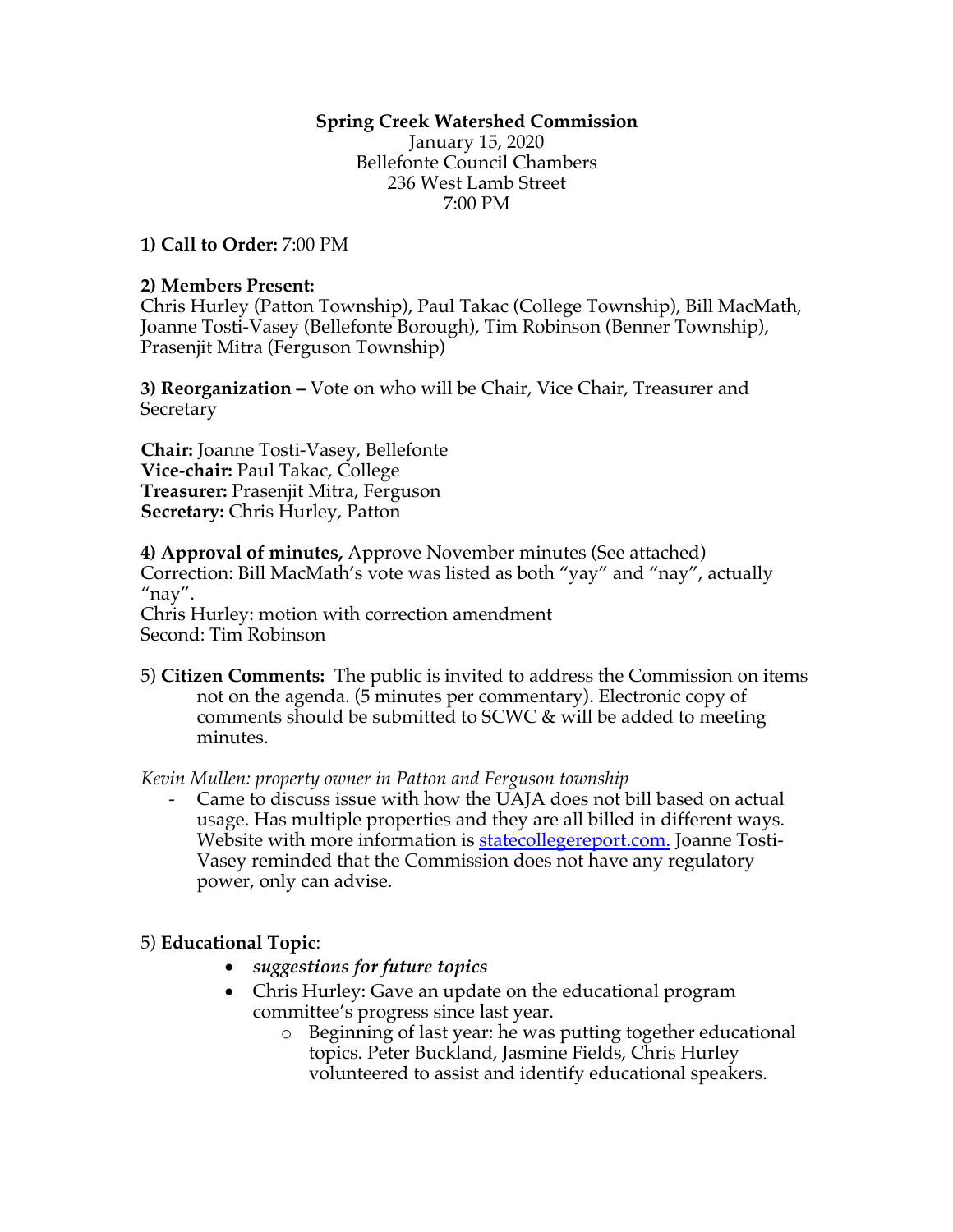- o Met on 3 occasions and looked at one water plan themes and pulled out ideas.
- o Tourism recreation, infrastructure, overall watershed conditions and considerations, and agriculture / other impacts to watershed.
- Terry Melton will help Chris come up with speakers. Committee formed to coordinate educational speakers
	- o Will report back next meeting on progress.

## **6) Old Business:**

**a. Status -** "One Water Report" Update and viewing of promotion video for municipalities? Cory & Jason: Status of formatting "One Water Report"

- Cory Miller: Things fell behind and he is scheduling date with Cindy. The presentation itself is complete and Cory and Jason will work to present a draft presentation to the technical workgroup committee.
	- o They will have something to review by next Commission meeting.
	- o Chris Hurley asked what the next steps are after that. The plan is to then record the video and send to municipalities. Someone will go with to answer questions after the video in addition to the municipality's representative on the Commission.
	- o Cindy Hahn (CNET) stated that the recording of the video should be done once everything is approved. It is difficult to make edits to the video.
		- It also should be recorded in the State College Borough Chambers as the infrastructure there is best for quality.
	- o Bill Sharp asked what the cost associated with this is. Cindy stated that this will work similarly to a meeting sponsorship.
- Status of One Water Resolution
	- o Discussion occurred about which of the two drafts presented to the Commission (attached as meeting materials) was preferred.
	- o The resolution written by the technical workgroup and edited by Joanne Tosti-Vasey was approved with no opposers.
	- **b. Atlas Project –** Photo Contest and date of next meeting, Bob Carline
		- Atlas Project is proceeding with photo contest. Announcement will go out soon.
		- Next meeting: January 24

# **7) New Business:**

**-**memo from DEP requesting membership on State Water Plan Update.

-- **January 23:** Upper/Middle Susquehanna Water Resources Regional Committee, Ferguson Township Building, 3147 Research Drive, State College. 1:00.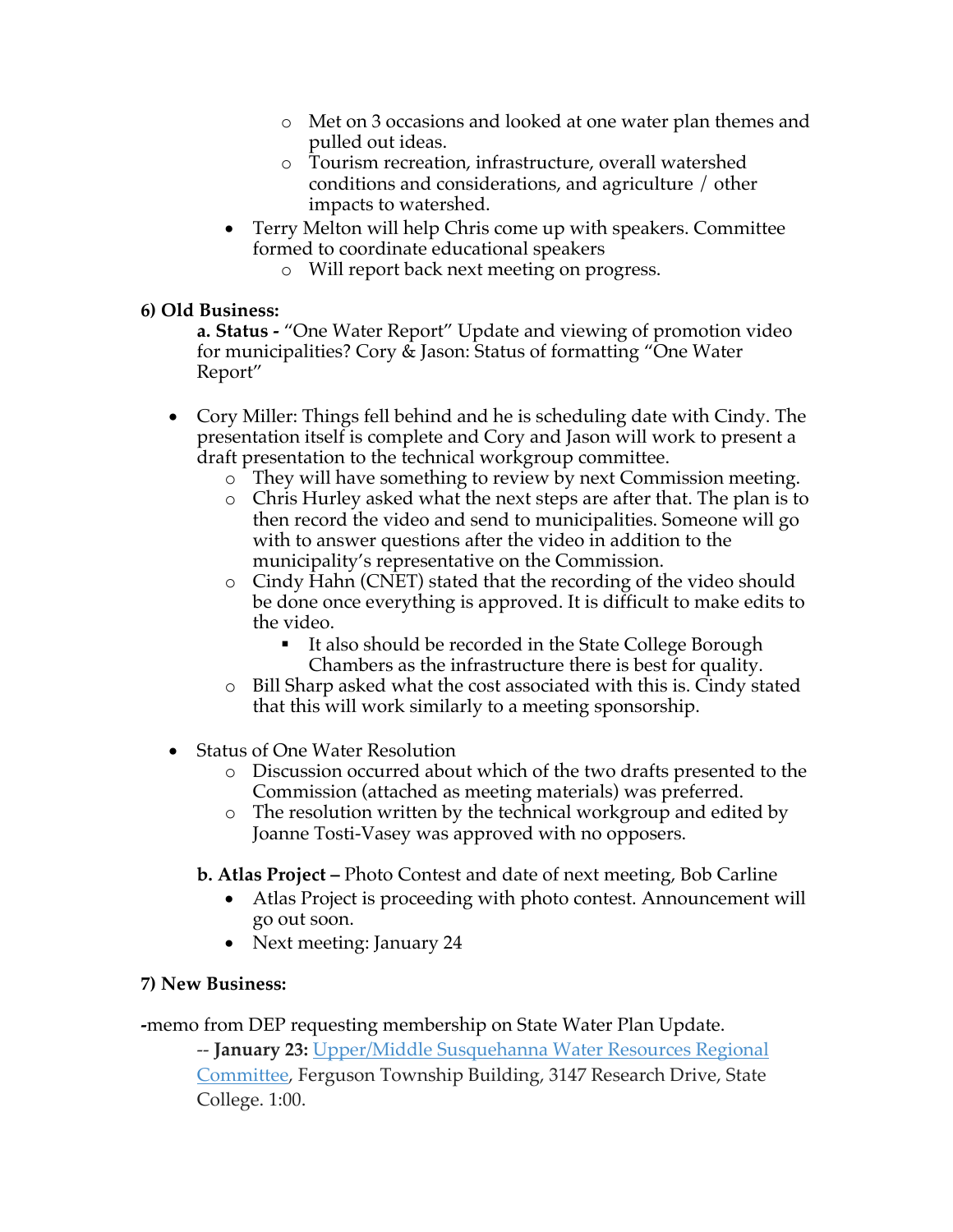- Does SCWC want to make a recommendation and send that along with a resume to DEP?
	- o Commission agreed that it was important to submit representation to this committee, especially with the One Water Plan.
	- o Chris Hurley motioned for Prasenjit Mitra to represent the commission, Paul Takac seconded.
	- o Caitlin Teti will reach out to organization and submit Prasenjit's information for review.
- Meeting Schedule for 2020 Monthly or every other month?
	- $\circ$  Cindy Hahn (C-net) stated that the Commission currently has enough sponsorships to last through 2020 if the Commission meets every other month.
	- o The decision was made to meet every other month in 2020 (March, May, July, September, November). Bill MacMath motioned, Tim Seconded. All Approved.
	- o Joanne will work with Cindy to get sponsorships for 2021 meetings and the One Water Plan video.

#### **10) Financial Report:** November 2019, December 2019

| (LAST REPORT) October-   |                                                 |             |
|--------------------------|-------------------------------------------------|-------------|
|                          | General Fund: Debit: None<br><b>Credit None</b> | \$19,852.03 |
| Project Fund: Debit:     | <b>Credit: \$443.00</b>                         |             |
| \$2275.63                |                                                 |             |
| November-                |                                                 |             |
| General Fund: Debit: 730 | Credit 0                                        | \$19.122.03 |
| Project Fund: Debit:     | Credit: \$0<br>85                               |             |
| \$2190.63                |                                                 |             |
| December – General Fund: | Debit: \$473.80Credit: \$00.00 Balance:         | \$18,648.95 |
| Project Fund:            | Debit: \$40.00 Credit:\$00.00 Balance:          | \$2150.63   |

**11) Once Around the Watershed:** Members are asked to share relevant water related news from their municipality.

**Clover Highlands:** approved by planning commission. Adjacent to spring creek park. Last developable piece in clover highlands. Voting tomorrow. Does not appear to be any impact.

**Ferguson:** Stormwater fee. Add that fee. Citizens have to pay based on square foot they have paid. Annual fee.

**Bellefonte:** Waterfront development property. Tom Songer is building a hotel, garage, and a retail / apartment condos. Increase impervious surfaces from 75% to 90%. Putting in pervious pavers. Putting in a very large containment tank